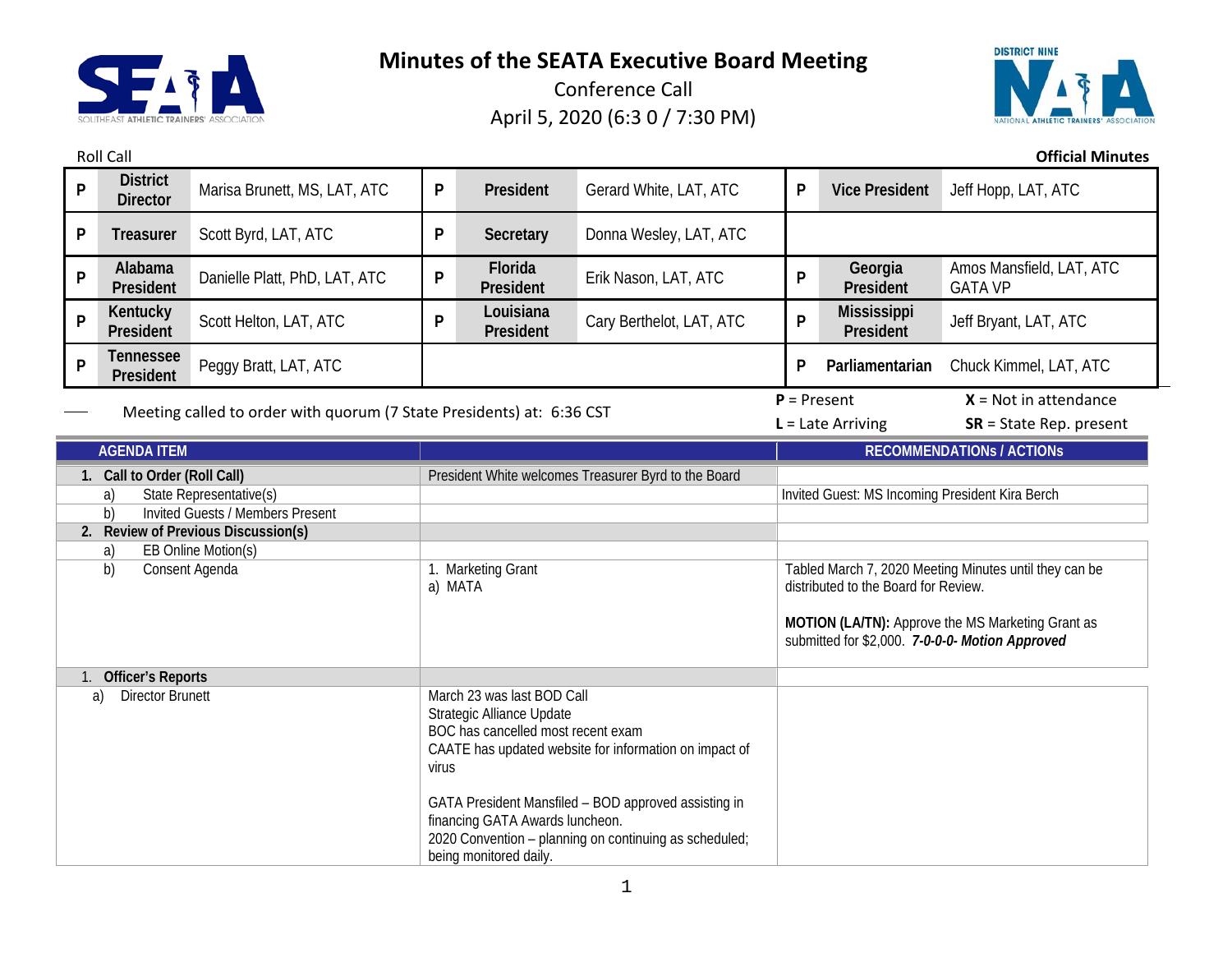



| <b>AGENDA ITEM</b>           |                                                                                                                                                                                                                                                                                                                                                                                                                                                                                                                                                                                                                                                                                                                                                                                                                                                                                                                                                                                                                                                                                                                                                                                                                                                                                                                                                                                                                                                                             | <b>RECOMMENDATIONS / ACTIONS</b>                                                                                                                                                                                                                                                                         |
|------------------------------|-----------------------------------------------------------------------------------------------------------------------------------------------------------------------------------------------------------------------------------------------------------------------------------------------------------------------------------------------------------------------------------------------------------------------------------------------------------------------------------------------------------------------------------------------------------------------------------------------------------------------------------------------------------------------------------------------------------------------------------------------------------------------------------------------------------------------------------------------------------------------------------------------------------------------------------------------------------------------------------------------------------------------------------------------------------------------------------------------------------------------------------------------------------------------------------------------------------------------------------------------------------------------------------------------------------------------------------------------------------------------------------------------------------------------------------------------------------------------------|----------------------------------------------------------------------------------------------------------------------------------------------------------------------------------------------------------------------------------------------------------------------------------------------------------|
|                              | Partnership with Shaquille O'Nell Foundation - working to<br>show youth and secondary school athletes alternatives for<br>pain management - media release is on hold at this point.<br>BOD Approved to provide BOC Exam study guide for free<br>for student members until May 1.<br>Covid-19 Resources are available on NATA website.<br>AT Your Own Risk did host a webinar and is available to<br>share.<br>Go4Ellis helped to create a place for health service<br>organizations to partner with ATs for filling vacancies due to<br>the shortage of healthcare professionals. At last report over<br>600+ had signed up on the platform in one week and are<br>being utilized in hospitals, urgent care centers and other<br>organizations.<br>President Lindley on Tuesday will be kicking off a call with<br>BOD, Committee Chairs, and some others on how to<br>support our members with resources that are specific to<br>their settings.<br>President Lindley is doing a great job of promoting ATs as a<br>resource to help with this pandemic.<br>President Mansfield expressed his appreciation to Director<br>Brunett and the BOD for their support of the \$3,000<br>proposal to assist with funding the GATA Awards luncheon<br>in Atlanta.<br>President Platt asked about plans for Capitol Hill Day.<br>Director Brunett reported that within the next few weeks<br>additional information will be provided, but plans are moving<br>forward as scheduled. |                                                                                                                                                                                                                                                                                                          |
| <b>President White</b><br>b) | 1. Update on Convention Committee Members<br>VP Hopp (Chair); SEATA Officers; Karen<br>a)<br>Fierman (ATSS); Lizzie Hibberd (CSMM); Rich<br>Frazee or Ben Velasquez)(CCP); Taylor Temnick<br>(MarCom); Conference Direct Representative,<br>Connie Griffin<br>2. EATA Convention is January 8-11, 2021 in Atlantic City,<br>NJ<br>PRES White; VP Hopp, SEC Wesley<br>a)                                                                                                                                                                                                                                                                                                                                                                                                                                                                                                                                                                                                                                                                                                                                                                                                                                                                                                                                                                                                                                                                                                     | <b>ACTION:</b> President White and Director Brunett will make<br>arrangements with D10 leadership to propose the exchange<br>with planners and speakers.<br><b>ACTION:</b> President White will review the 10 proposed<br>attendees to possibly include (CPP Chair, M. Jarriell, and<br>Treasurer Byrd). |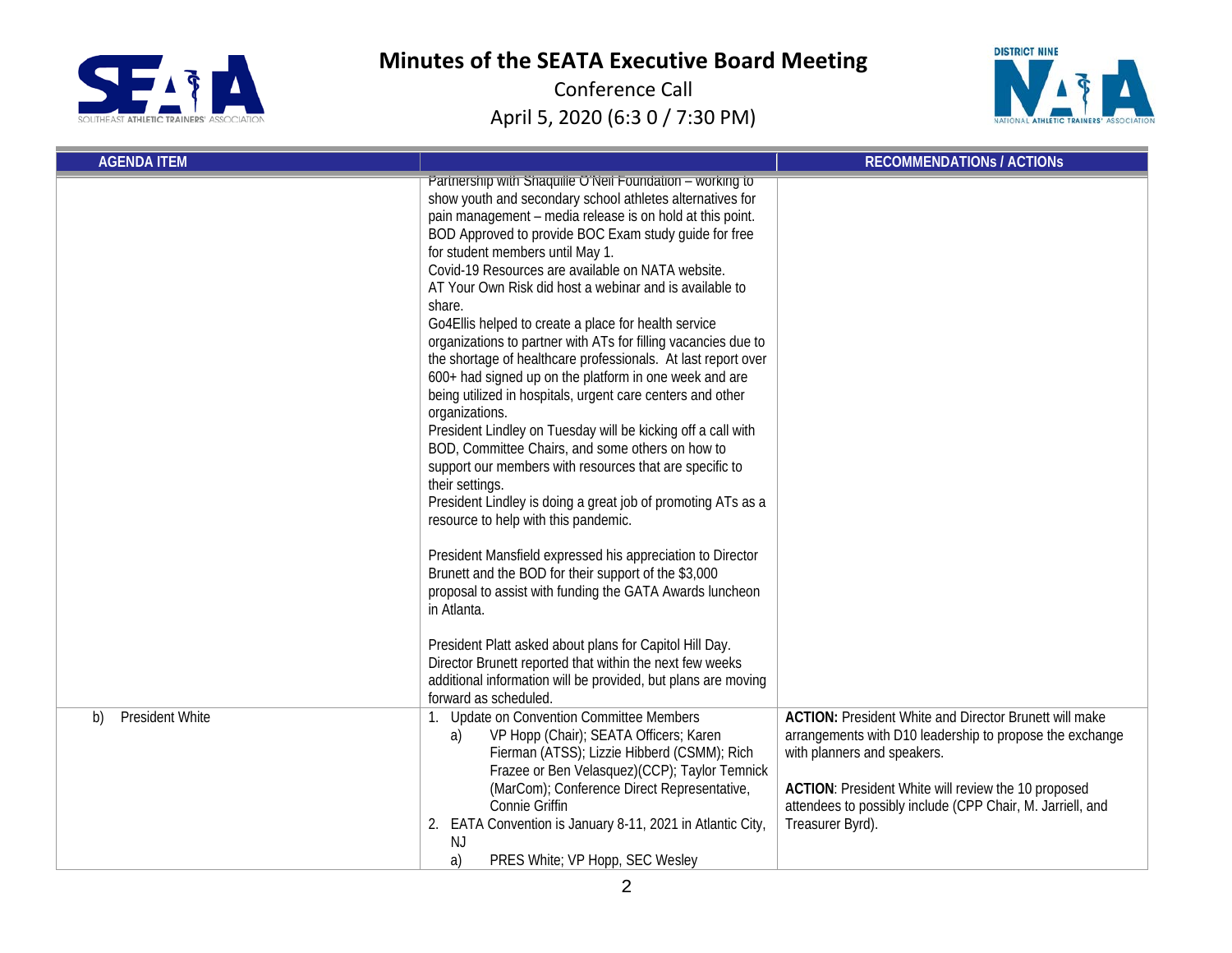



| <b>AGENDA ITEM</b>               |                                                                                                                                                                                                                                                                                                                                                                                                                                                                           | <b>RECOMMENDATIONS / ACTIONS</b>                                                     |
|----------------------------------|---------------------------------------------------------------------------------------------------------------------------------------------------------------------------------------------------------------------------------------------------------------------------------------------------------------------------------------------------------------------------------------------------------------------------------------------------------------------------|--------------------------------------------------------------------------------------|
|                                  | ATSS: K. Flerman; P. Tripp; RT Floyd<br>D)<br>CSMM: L. Hibberd; A Tritsch<br>$\mathsf{C}$<br>ATED: D. Platt<br>d)<br>3. Director Brunett Discussed the exchange with NWATA<br>(D10)<br>4. NATA Foundation has been notified of the increase in<br>SEATA's sponsorship (Free Communication @ \$5K and<br>Foundation Event @ \$10K<br>5. Cvent Survey (maximum attendees)<br>$AL - 120$<br>$FL - 350$<br>$GA - 150$<br>$KY - 100$<br>$LA - 175$<br>$MS - 125$<br>$TN - 160$ |                                                                                      |
| Vice President Hopp<br>a)        | CSMM Update -<br>1.<br>Many of the sales teams at hotels have been<br>furloughed and it has hindered the updates from<br>Conference Direct. VP Hopp will update as he<br>continues to work with Connie.                                                                                                                                                                                                                                                                   |                                                                                      |
| <b>Secretary Wesley</b><br>b)    | Virtual Meeting Information from Cvent<br>1.<br>Membership Data from NATA for April is not available<br>2.<br>yet.                                                                                                                                                                                                                                                                                                                                                        |                                                                                      |
| <b>Treasurer Byrd</b><br>a)      | Balance over \$336,000 in checking and savings.<br>1)<br>2)<br>Should be balanced with outgoing payments by end of<br>the week.<br>Will work with President White to finalize state<br>3)<br>distribution.<br>President Berthelot expressed appreciation to Treasurer                                                                                                                                                                                                     | <b>ACTION:</b> State Distribution Checks should be completed<br>hopefully this week. |
| 2. Committee Reports             | Byrd on quick turnaround on reimbursements.                                                                                                                                                                                                                                                                                                                                                                                                                               |                                                                                      |
| <b>Standing Committees</b><br>a) |                                                                                                                                                                                                                                                                                                                                                                                                                                                                           |                                                                                      |
| <b>Finance Committee</b><br>i.   | Update on: President White has asked that Treasurer Byrd<br>schedule a Finance Committee Conference Call or<br>Meeting.                                                                                                                                                                                                                                                                                                                                                   | Tabled pending Finance Committee Review                                              |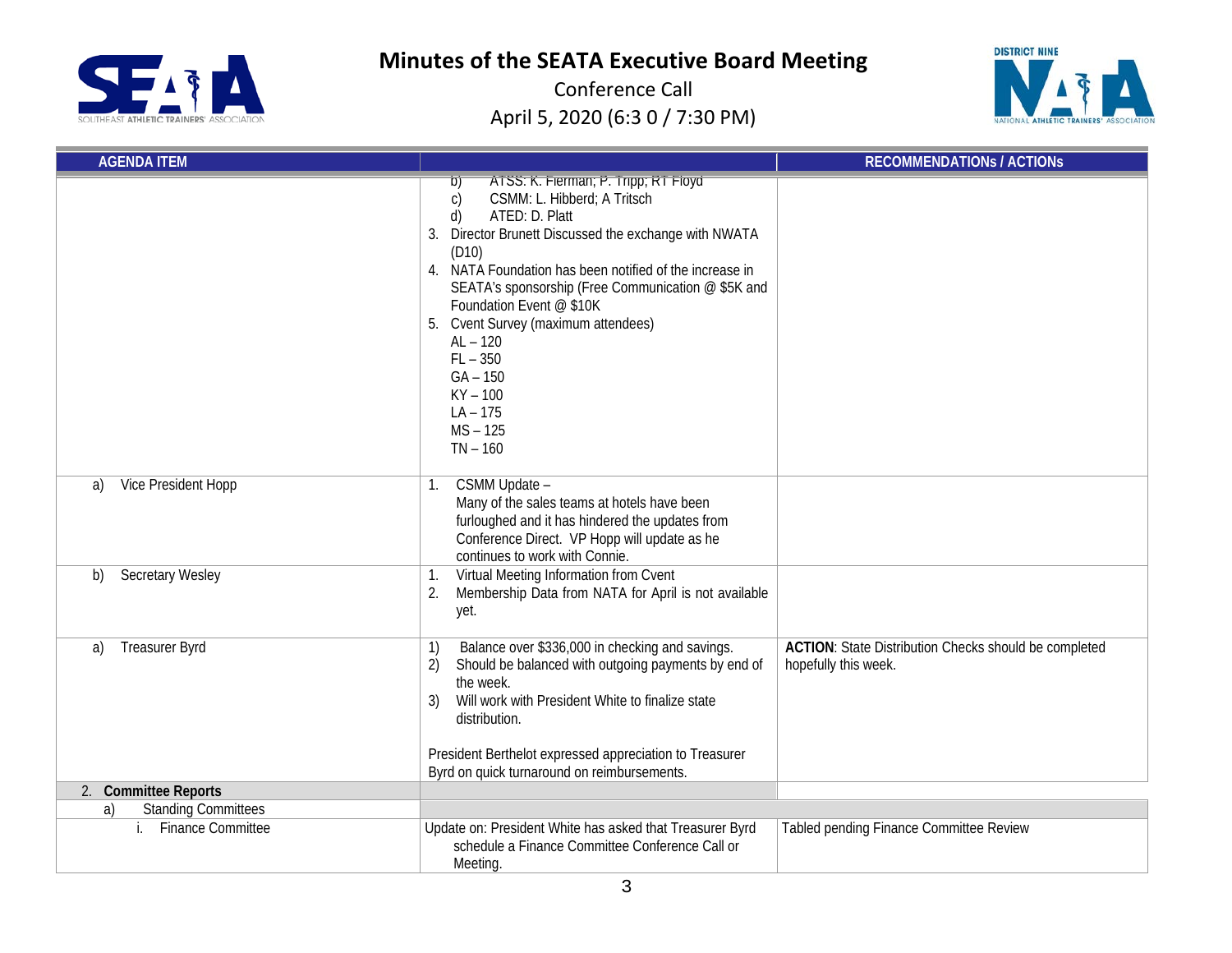



| <b>AGENDA ITEM</b>                                     |                                                                                                                                                                                                                                                                                                                                                                                                                                                                                                                                                                                                                                                                                                                                                                                                                                                                                                                                                                                                                                                                                                                                                                                                                                                                                                                                                                                                                                                                                                                                                                                         | <b>RECOMMENDATIONS / ACTIONS</b>        |
|--------------------------------------------------------|-----------------------------------------------------------------------------------------------------------------------------------------------------------------------------------------------------------------------------------------------------------------------------------------------------------------------------------------------------------------------------------------------------------------------------------------------------------------------------------------------------------------------------------------------------------------------------------------------------------------------------------------------------------------------------------------------------------------------------------------------------------------------------------------------------------------------------------------------------------------------------------------------------------------------------------------------------------------------------------------------------------------------------------------------------------------------------------------------------------------------------------------------------------------------------------------------------------------------------------------------------------------------------------------------------------------------------------------------------------------------------------------------------------------------------------------------------------------------------------------------------------------------------------------------------------------------------------------|-----------------------------------------|
|                                                        |                                                                                                                                                                                                                                                                                                                                                                                                                                                                                                                                                                                                                                                                                                                                                                                                                                                                                                                                                                                                                                                                                                                                                                                                                                                                                                                                                                                                                                                                                                                                                                                         |                                         |
| Ad hoc / Taskforce(s)<br>b)                            |                                                                                                                                                                                                                                                                                                                                                                                                                                                                                                                                                                                                                                                                                                                                                                                                                                                                                                                                                                                                                                                                                                                                                                                                                                                                                                                                                                                                                                                                                                                                                                                         |                                         |
| Legislative Grant Taskforce (President Bratt<br>$- TN$ |                                                                                                                                                                                                                                                                                                                                                                                                                                                                                                                                                                                                                                                                                                                                                                                                                                                                                                                                                                                                                                                                                                                                                                                                                                                                                                                                                                                                                                                                                                                                                                                         | Tabled pending Finance Committee Review |
| 3. Old Business                                        |                                                                                                                                                                                                                                                                                                                                                                                                                                                                                                                                                                                                                                                                                                                                                                                                                                                                                                                                                                                                                                                                                                                                                                                                                                                                                                                                                                                                                                                                                                                                                                                         |                                         |
| a)                                                     |                                                                                                                                                                                                                                                                                                                                                                                                                                                                                                                                                                                                                                                                                                                                                                                                                                                                                                                                                                                                                                                                                                                                                                                                                                                                                                                                                                                                                                                                                                                                                                                         |                                         |
| <b>New Business</b><br>4.                              |                                                                                                                                                                                                                                                                                                                                                                                                                                                                                                                                                                                                                                                                                                                                                                                                                                                                                                                                                                                                                                                                                                                                                                                                                                                                                                                                                                                                                                                                                                                                                                                         |                                         |
| <b>Online Continuing Education</b><br>a)               | 1. Discuss the impact of COVID-19 on State Meetings and<br>the use of online resources.<br>President Nason reported that ATAF as been in discussions<br>with many representatives and is not in the position to<br>make decisions regarding their meeting yet based on<br>their contracts with the hotel. They are not going to<br>make a decision until at least mid-May or June 1; also<br>depends upon NATA decision. Plans currently are to go<br>virtual or to postpone until the fall.<br>President Platt reported that ALATA is currently still planning<br>on the meeting in late May. President Platt asked that<br>the BOD continue to keep the State leadership in the<br>loop as to plans with convention and the decision of the<br>BOC if there is a possibility to reduce hours. Hotel<br>decision will come mid-May based on contract. EBP<br>session on Sunday will be included and registration<br>(\$100) will be reduced to help off-set cost of hotel. Also<br>considering a virtual event if needing to cancel.<br>KATS is making the decision by April 30 for the June 6<br>meeting. Will be discounting the registration rate for<br>those that may be furloughed or reduced hours. They<br>will be comping vendors if they are able to attend.<br>LATA will have a conference call after the SEATA Board call<br>to make a final decision, but they are leaning toward a<br>virtual meeting. Meeting is scheduled for the north<br>shore of New Orleans. Member survey indicated that<br>pushing back the date was not in the best interest of<br>the members. |                                         |